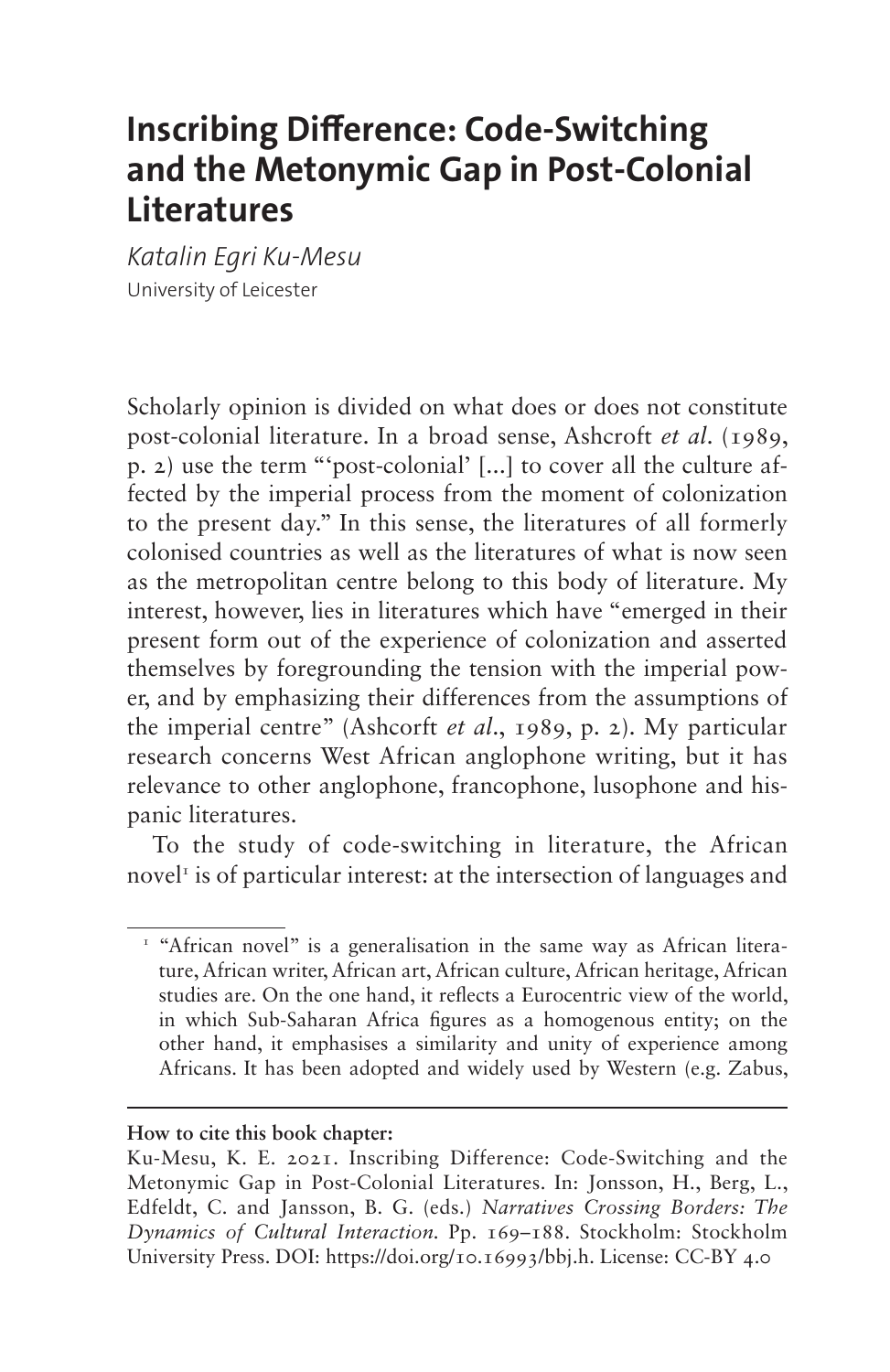cultures, it stands as a hybrid product. Unlike other literary genres, it has no "predecessor" in the oral traditions of the peoples of Africa; it is a relatively recent and completely foreign import into the African literary scene. As Zabus (2007, p. 4) observes, the African novel is "looking 'inward' into African orature and literature and 'outward' into imported literary traditions. It is language, however, that has deflected the African novel [and by analogy, African europhone creative prose writing] from its inward course." When an African writer – or a writer in a similar sociolinguistic context in other parts of the world – decides to employ a historically alien language for literary creation, they are bound to be confronted by a conflict inherent in such a choice. The consequence for the written literary code is the African writers' attempt to mould the foreign language so that it can convey their cultural and linguistic experience, "thereby redefining and subverting its foreignness" (Zabus, 2007, p. 4), while operating "outside the boundaries of either [their] own society or that of [their] adopted language" (Nkosi quoted in La Pergola Arezzo, 1988, p. 40).

The process of moulding the European language, in our case English, to express African, Indian, Caribbean or other culturally and linguistically non-Anglo-Saxon vision is identified by Kachru (1982) as nativisation and by Zabus (1991, 2007) as indigenisation of the European language. It is "a process of linguistic and sociolinguistic change through which an external language becomes part of the culture of a community that uses it as an additional language, while it still retains many features of the language as it is used by [its] native speakers" (Owusu-Ansah, 1997, p. 24). In Ghana, for example, in the spoken language a continuum exists from the unmixed Ghanaian languages at one end to the unmixed English at the other end, both used in highly formal situations (e.g. the Asantehene's address to the state or board

<sup>1991, 2007;</sup> Ker, 1997; Booker, 1998) and African scholars and writers (e.g. Abiola Irele, 2009; Achebe, 1988) alike as a superordinate term to refer collectively to novels written by writers from Sub-Saharan Africa in a European language. The problematic nature of such generalisations is acknowledged here, but its examination falls outside the scope of the current discussion.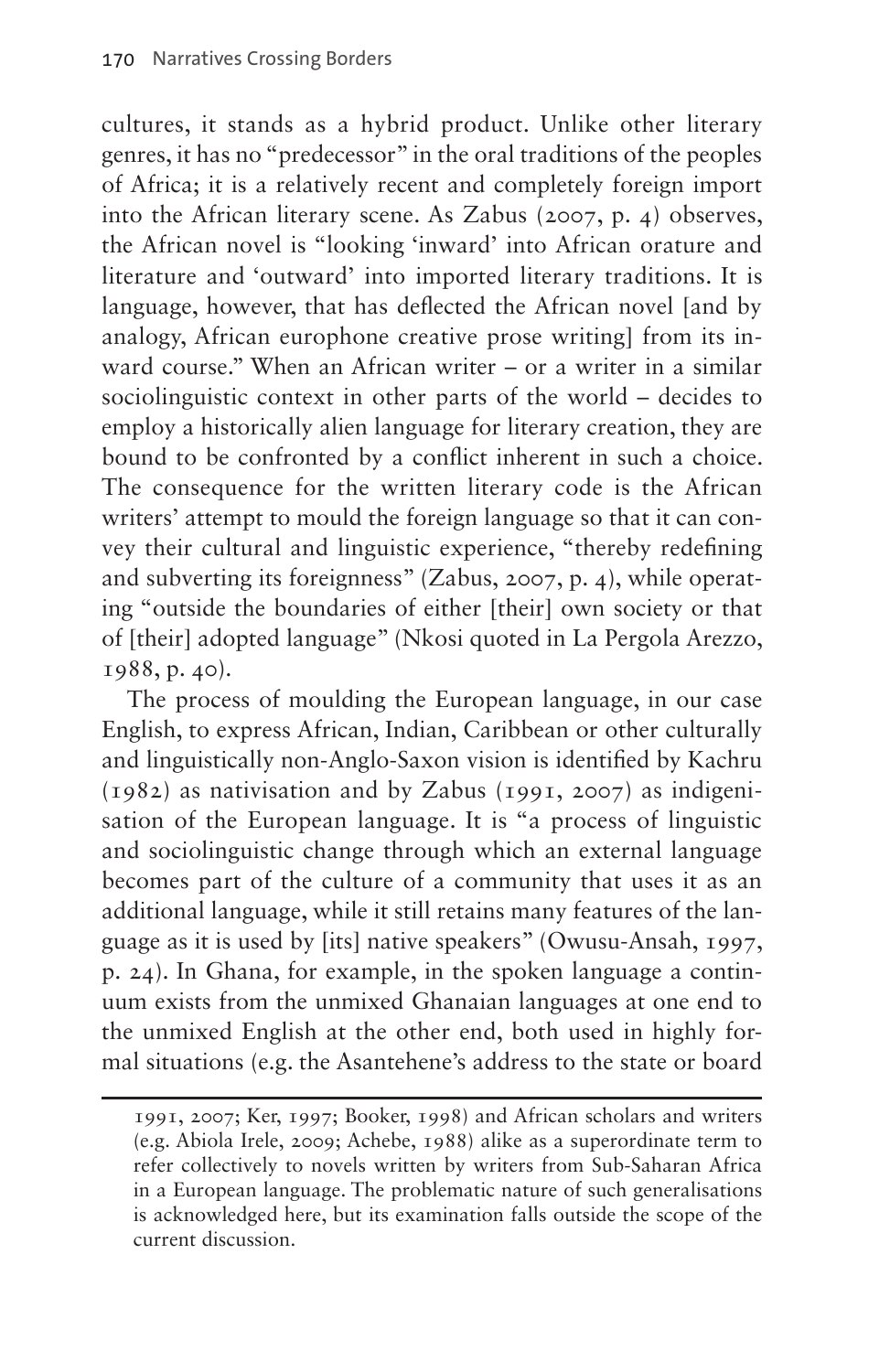meetings, respectively), with mixed varieties in between. In the written language, however, Ahulu's (1992) research suggests that indigenisation is a distinctive feature of the language of literature.

While "nativisation has been used to refer to the unconscious collective process of a speech community as well as to the conscious choice of an individual writer" (Egri Ku-Mesu, 2003, p. 83), Zabus (2007, pp. 3–4) defines indigenisation as

the writer's attempt at textualizing linguistic differentiation and conveying African concepts, thought-patterns, and linguistic features through the ex-colonizer's language. […] For, when indigenized, it is no longer metropolitan French or English that appears on the page but another register reminiscent of the dominant European language, whether it be a Nigerian pidgin vaguely suggestive of a variety of English or a French that has 'something African about it'.

Although Kachru and Zabus use different terminology, they essentially describe the same processes that work in the text and in the context:

### **Kachru's** (1986) **nativisation** *Nativisation of context:*

text overloaded by cultural and historical presuppositions different from the traditionally expected cultural and historical milieu for English literature *Nativisation of cohesion and cohesiveness:* redefining the native English users' concepts of cohesion and cohesiveness, which affects lexicalisation (direct lexical transfer, hybridisation, loan translation), collocational extension and the use/ frequency of grammatical forms

#### **Zabus's** (1991, 2007) **indigenisation** *The use of Pidgin Code-switching*

*Relexification:* calquing (loan translation); "textual violence" (morpho-syntactic relexification – e.g. subjectless sentences, omission of function words, reduplication, tag questions, the use of the progressive aspect for mental processes, thematisation of complements and adjuncts; and lexico-semantic relexification – collocational innovation, repetition); ethno-text (e.g. proverbs, rules of address, riddles, praise names, dirges, prayers, greeting formulae, culturally-bound insults)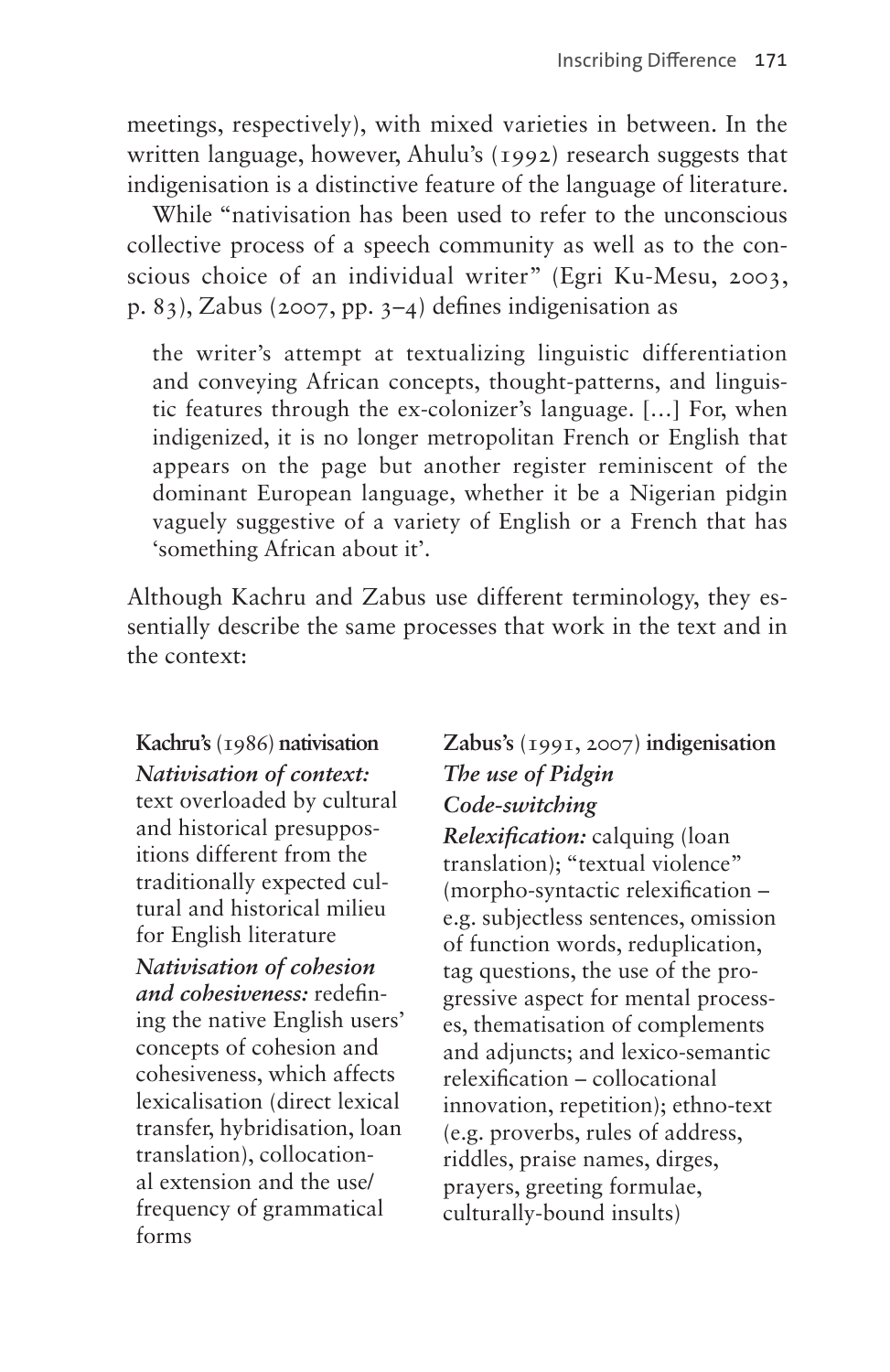*Nativisation of rhetorical strategies:* transfer to English of strategies corresponding to patterns of interaction in the native culture of the author *Linguistic realisation of thought patterns:* nonlinear (spiral-like or circular) paragraph structure and non-sequential logic manifested in English

*Cushioning:* the juxtaposition of an African-language word/ expression and its English equivalent to provide an immediate explanation or clarification *Contextualisation by inference:* the embedding of an Africanlanguage word/expression in a context that is suggestive of its meaning or in a dialogue to let the characters explain its meaning

My particular interest here is in code-switching, under which the use of pidgin and relexification will be subsumed. I will follow Myers-Scotton (1993, p. 3), who stipulates that "code-switching may take place on any level of linguistic differentiation," i.e. between languages, styles, dialects or registers, and I will examine three characteristic examples of code-switching between languages taken from modern Ghanaian anglophone fiction which illustrate how code-switching as an authorial device is used for a particular purpose and to achieve a particular effect. Although I will be dealing with written language, I will not be analysing morphosyntactic procedures. Nonetheless, Myers-Scotton's (1993) Matrix Language-Frame Model presents itself to be a suitable framework in that it considers code-switching to be "the selection by bilinguals or multilinguals of forms from an embedded variety (or varieties) in utterances of a matrix variety during the same conversation" (Myers-Scotton, 1993, p. 3). The matrix language is the main language in code-switching, and the embedded language is the other language that participates in code-switching, but with a lesser role. Myers-Scotton (1993) also considers embedded language material of any size as code-switching material.

Applying Myers-Scotton's Matrix Language-Frame Model loosely, I will consider English, the dominant language in which these hybrid literary works are written, as the matrix language, which is the unmarked, expected language choice for this type of text. Embedded code-switched language, on the other hand, is the authors' marked choice, whose aim, as will be demonstrated, is to install cultural distinctiveness.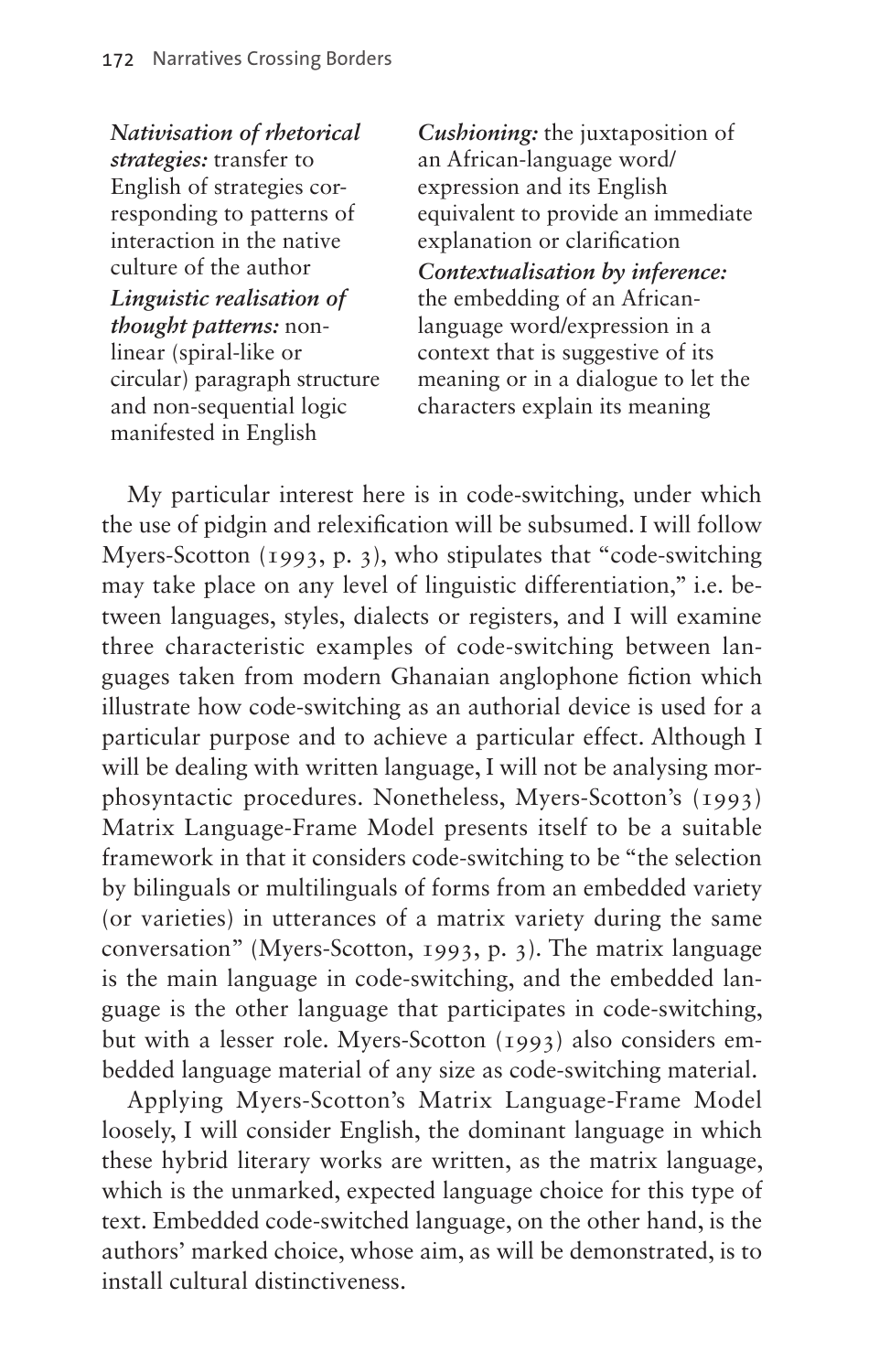### **Code-Switching between English and Nzema**

So the people waited. That long wait that destroys a people's confidence in themselves. At last, one spoke. A deity spoke. Unheralded, he thundered through the village. He looked fierce, angry and weird. He tossed his head sideways, muttering incoherent things to the air. He threw his powerful *bodua* into the sky and caught it several times. Brown amulets and dark bracelets were fixed tightly around his powerful arms (Agovi, 1989, p. 6).

By virtue of their having been produced with an audience in mind, Ghanaian writers' English-language texts studied here can be considered, in Sperber and Wilson's relevance theoretical framework, as products of ostension, in which the writers "make manifest an intention to make something manifest" (Sperber and Wilson, 1995, p. 49). Being visible traces of the mother tongue or the most dominant language of the writer, African words in the English language text make it manifest that, indeed, such texts are, to use Zabus's metaphor, palimpsests and that "behind the scriptural authority of the European language, the earlier, imperfectly erased remnants of the African language can still be perceived" (Zabus, 2007, p. 3). They signal at least bi-, but in most cases multilingualism, and "a linguistic stratification, i.e. a multi-tiered system that differentially distributes the European language, the African language(s) and the languages in contact" (Zabus, 2007, p. 3).

The insertion of an African language word or expression in the English text without any authorial assistance provided is significant because it becomes an ostensive stimulus that the writer has found most relevant in order to communicate the set of assumptions he intends to make manifest to the reader in a manner that is relevant enough to make it worthwhile for the reader to process this ostensive stimulus (cf. presumption of optimal relevance, Sperber and Wilson, 1995, p. 158).<sup>[2](#page-4-0)</sup> The function of such an authorial device is the distancing of the mother tongue culture of the writer and

<span id="page-4-0"></span><sup>2</sup> *Presumption of optimal relevance*

 <sup>(</sup>a) The set of assumptions **I** which the communicator intends to make manifest to the addressee is relevant enough to make it worth the addressee's while to process the ostensive stimulus.

 <sup>(</sup>b) The ostensive stimulus is the most relevant one the communicator could have used to communicate **I** (Sperber and Wilson, 1995, p. 158).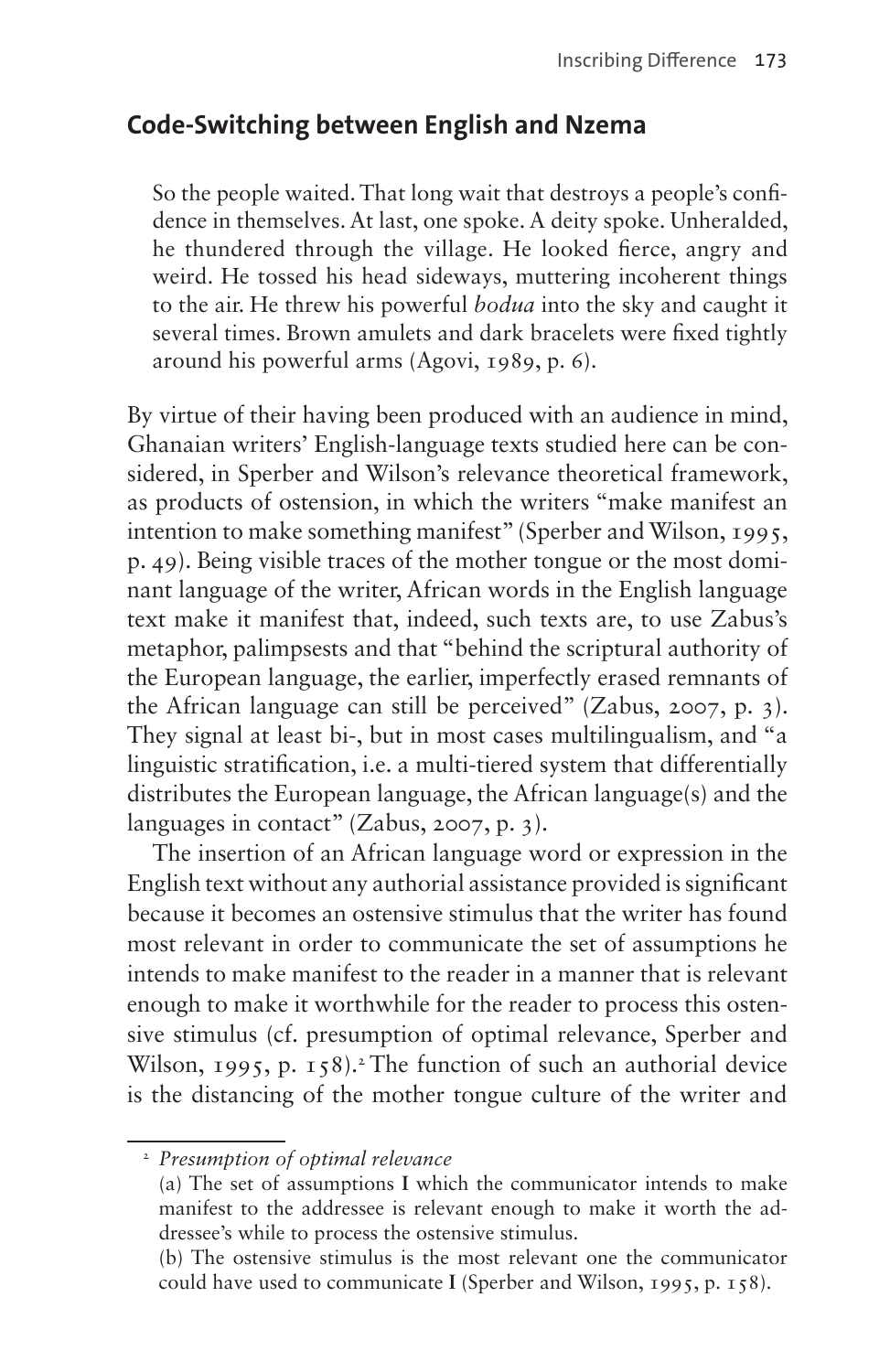the other tongue culture represented by the language chosen for creation. In the space between, a gap is created, along which, as we shall see later, we can expect readers to be divided.

# **Code-Switching between English and Pidgin**

'Massa, you tink you go like fried fillet of calf? Or a braised lamb liver? Yes, here a good one. An escalope of veal with onions and fried potatoes.'

'Zirigu, whom did you say you were going to cook for?'

'Yourself, Massa.'

'But that is not the food I eat.'

'But 'e be white man chop.'

'Zirigu, I no be white man. And that is the second time this morning I've told you that. And if you do it again, I'll pack up and leave.' (Aidoo, 1970, p. 16)

In Ghana, Pidgin is predominantly an urban phenomenon, and it is not as widespread as in other English-speaking West African countries, for example, in Nigeria (Criper, 1971, p. 4; Huber, 1999, p. 156). It is usually associated with illiteracy and with the uneducated section of society, and as such, it is stigmatised (Huber, 1999, p. 140, 148, 154–63; Zabus, 2007, p. 56).

Because of its inferior status, Pidgin in Ghana is rarely used in the printed or electronic media or in films. When it occurs, it is spoken by uneducated characters, or its association with a certain jocularity is exploited for popular humour. Some of the more political magazines use mock Pidgin in satire. In Ghanaian novels, Pidgin is statistically more infrequently and more episodically represented than, for example, in novels in Nigeria (Zabus, 2007. p. 56).[3](#page-5-0) Prevalent sociolinguistic prejudice is complemented

<span id="page-5-0"></span><sup>&</sup>lt;sup>3</sup> Nigerian novelists have demonstrated a lack of prejudice in their treatment of Pidgin. Some of the most well-known novels exploiting this linguistic variety are Cyprian Ekwensi's *People of the City* and *Jagua Nana* – "the first full-fledged Pidgin creation in West African Fiction" (Zabus, 2007, p. 72), Chinua Achebe's *A Man of the Peple*, and Buchi Emecheta's *The Joys of Motherhood*. So far the most conscious and sustained linguistic experiment – comparable in a way to Okara's *The Voice*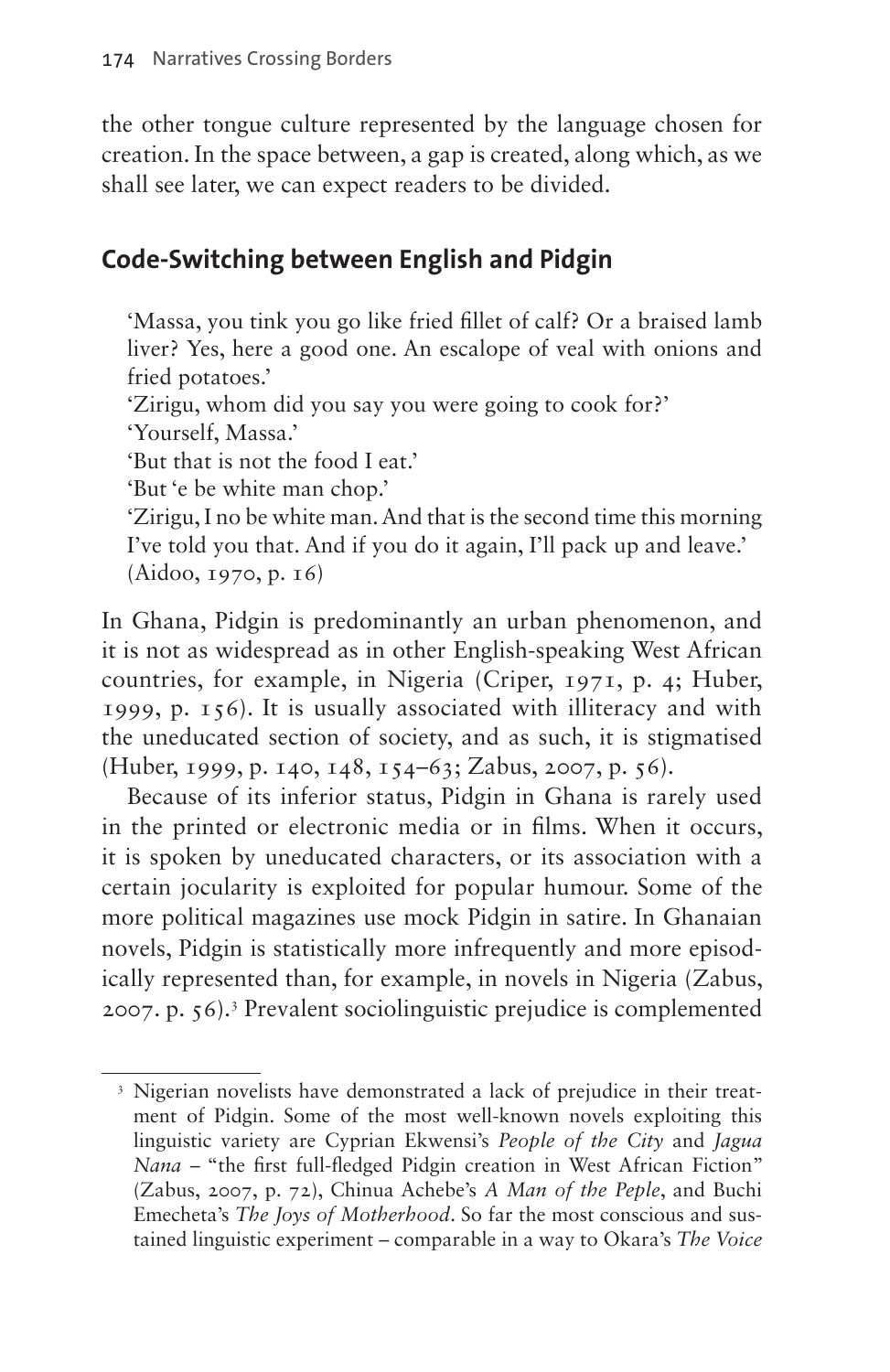by technical difficulty. Being primarily a spoken medium, Pidgin has no written or orthographic tradition, so scripting it for use in literature may well prove demanding for the writer. Agheyisi (1984) demonstrates the various levels through which its written representation progresses to become what Zabus calls an "artefactual dialect" (2007, p. 194):

**Level 1:** Andrew kari yuz trzbu kzmzt fz dE. yu nzsi se na wzk i dè du. hEn! wetin yu dè tɔk? ... if yu hiE di mɔni we dEn tek bayam yu gÒ r $2n$ .

**Level 2:** Andrew, kari you trobu komot fo de. Yu no si se na wok i de du. Hen! Wetin yu de tok? … If yu hear di moni we den tek buyam yu go ron.

**Level 3:** Andrew, carry you trobu comot fo dere. You no see say na work i dey do? Hen! Wetin you dey talk? … If you hear de money wey dem tek buy'em, you go run.

**Level 4:** Andrew, carry you trouble come out for dere. You no see say na work he dey do? Hen! What ting you dey talk? … If you hear de money which dem take buy'em, you go run.

Level 5: Andrew, carry your mischief come out from there. You no see that is work he doing? Hen! What thing you talking? … If you hear the money that they paid, you go run.

**Level 6:** Andrew, cut out your mischief from there; can't you see that she is busy? Ha, what are you saying? … If you heard how much they paid for it, you would run. (Agheyeshi, 1984. p. 217)

Even at the risk of stripping Pidgin of its essentially African elements and making it look like just a corrupted version of Standard English, for the sake of intelligibility the writer may opt for Level 3, which offers maximum accuracy of transcription with a moderate approximation to English. However, the transcription of Level 3 "may tax the patience even of a well-meaning local or international reader" (Mair cited in Zabus, 2007, p. 195),

<sup>–</sup> with non-standard speech is Ken Saro-Wiwa's *Sozaboy: A Novel in Rotten English*.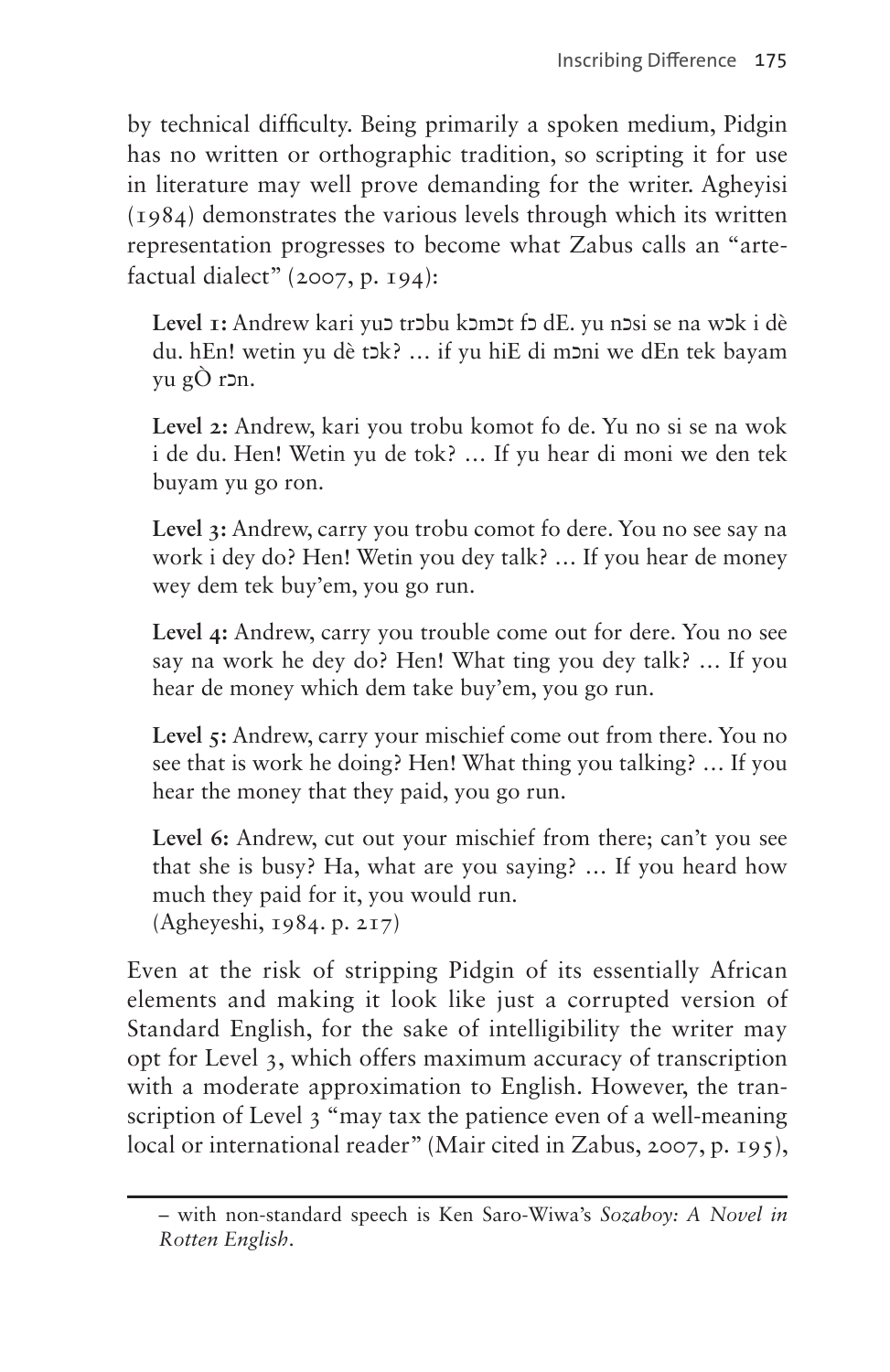so most writers settle for the "interlanguage" of Level 4, whose intermediate approximation to English does not jeopardise ease of comprehension by a reader who is literate in Standard English. The writer's competence in Pidgin may also influence the way in which it is represented in a literary text.

The use of pidgin involves the novelist's departure from the current oral usage and the creation of an artistic medium in which such an "artefactual dialect" (Zabus, 2007, p. 194), rather than reality in West Africa, is manifested. Pidginisation is meant to establish a character rooted in his or her supra-national or urban identity, as well as to represent attitudes towards pidgin speakers, solidarity and power relationships. The exchange quoted above between Zirigu, the middle-aged general keeper and cook of a government rest house and his only guest, a young medical doctor, spells out an intricate power and solidarity semantic.

Zirigu's pidgin signals both his lower education and his lower social status. For him the young doctor is not only the guest to whose service he is assigned, but the doctor's education reflected in his impeccable English and the status given to him by his highly valued profession make him a "big man" comparable to the former white colonisers. The doctor's attempt to neutralise the inequality between the cook and himself by changing to Zirigu's code fails perhaps because his standard English is a constant reminder of their different social standing and of the complexities of historical, political and cultural causes that lead to such a situation. Nevertheless, his changing to pidgin is significant because the "speaker can use codes for an identity shift: to obscure one identity and bring into the foreground another" (Kachru, 1984, p. 187). "*Zirigu, I no be white man"* not only separates the young doctor from the white race – with which he is identified by virtue of his education and status, but with which he disclaims all association because of the immediate connotations it has with colonisation and its consequences – but also renounces identification with the black masters who followed suit in exploiting their fellow black compatriots after independence. Using pidgin for this particular statement marks the young doctor's identification and solidarity with common people like Zirigu and emphasises his Africanness and his attachment to his cultural roots and heritage.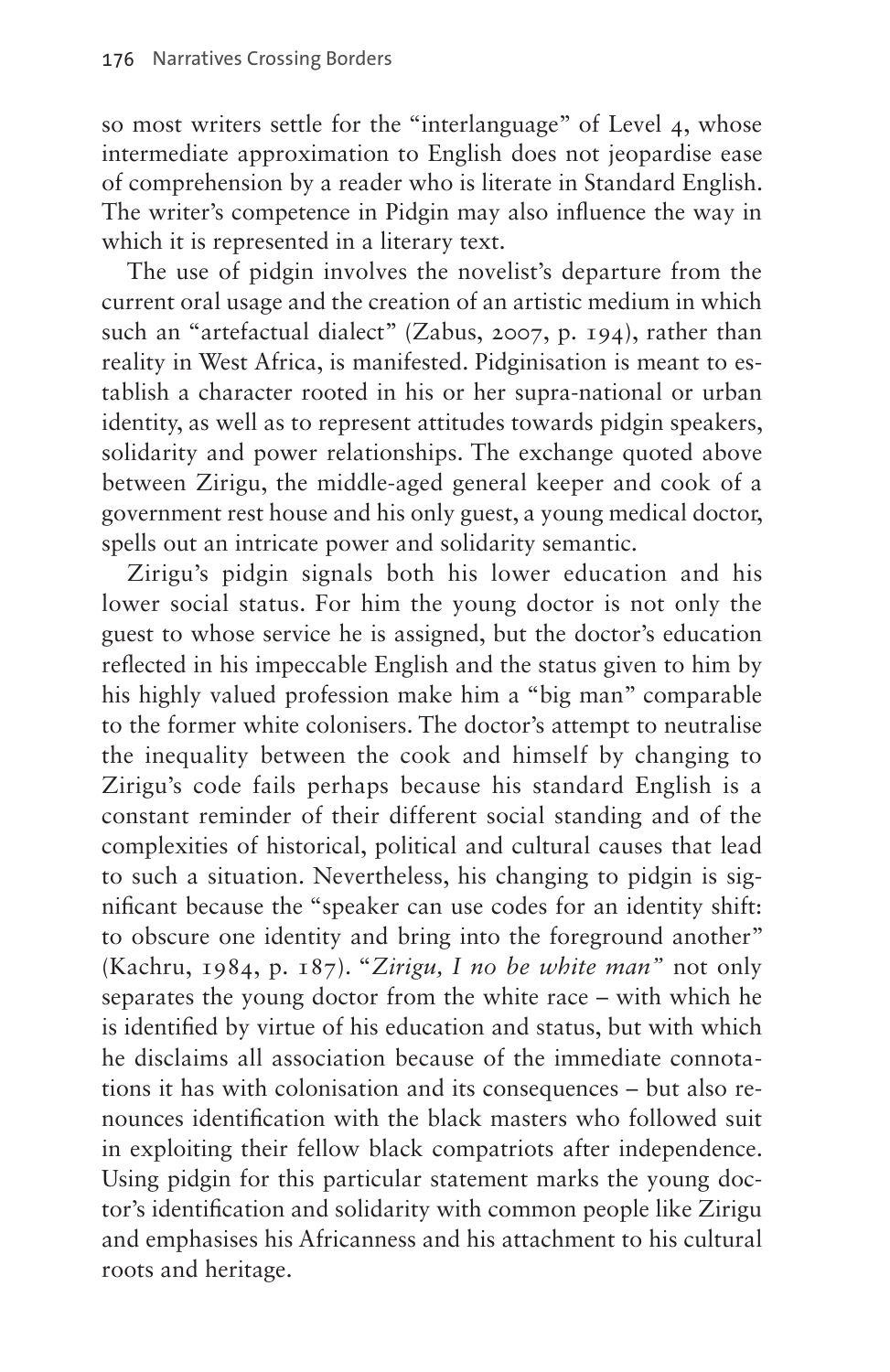# **Code-Switching between English and an African Language in the English Medium**

Next to the girl another, older seller wakes to her missed chance and begins to call out, 'Big man, I have fine bread.'

'I have bought some already.' The voice of the suited man had something unexpected about it, like a fisherman's voice with the sand and the salt hoarsening it forcing itself into unaccustomed English rhythms. Why was this necessary? A very Ghanaian voice.

'My lord,' comes the woman again, 'my big lord, this bread is real bread.'

Inside the big car the pointed female voice springs and coils around, complaining of fridges too full to contain anything more and of too much bread already bought. Outside, the seller sweetens her tones.

'My own lord, my master, oh, my white man, come. Come and take my bread. It is all yours, my white man, all yours.'

The car door opens and the suited man emerges and strides slowly toward the praise-singing seller. […]

'Mammy, I can't eat all of that.'

'So buy for your wife,' the seller sings back.

'She has enough.'

'Your girl friends. Young, beautiful girls, no?'

'I have no girl friends.'

'Ho, my white man, don't make me laugh. Have you ever seen a big man without girls? Even the old ones,' the seller laughs, 'even the old men.'

(Armah, 1988, pp. 36–37)

Code-switching in post-colonial literary texts is perhaps most exciting when it happens between the coloniser European language, in this case English, and a colonised non-European language and is rendered in the medium of the European language. Embedded in the unmixed, hence unmarked, English of the author is the dialogue between a bread seller and a politician. It is enacted in the restricted code (Bernstein, 1964) of a bargaining relationship, in which the choice of linguistic code is determined by the social relationship of the participants. This relationship not only constrains the options available to them, but it also makes the status aspect of the relationship salient. The expressions the bread seller is using are, however, different from what would be expected in a bargaining routine taking place in a culturally and linguistically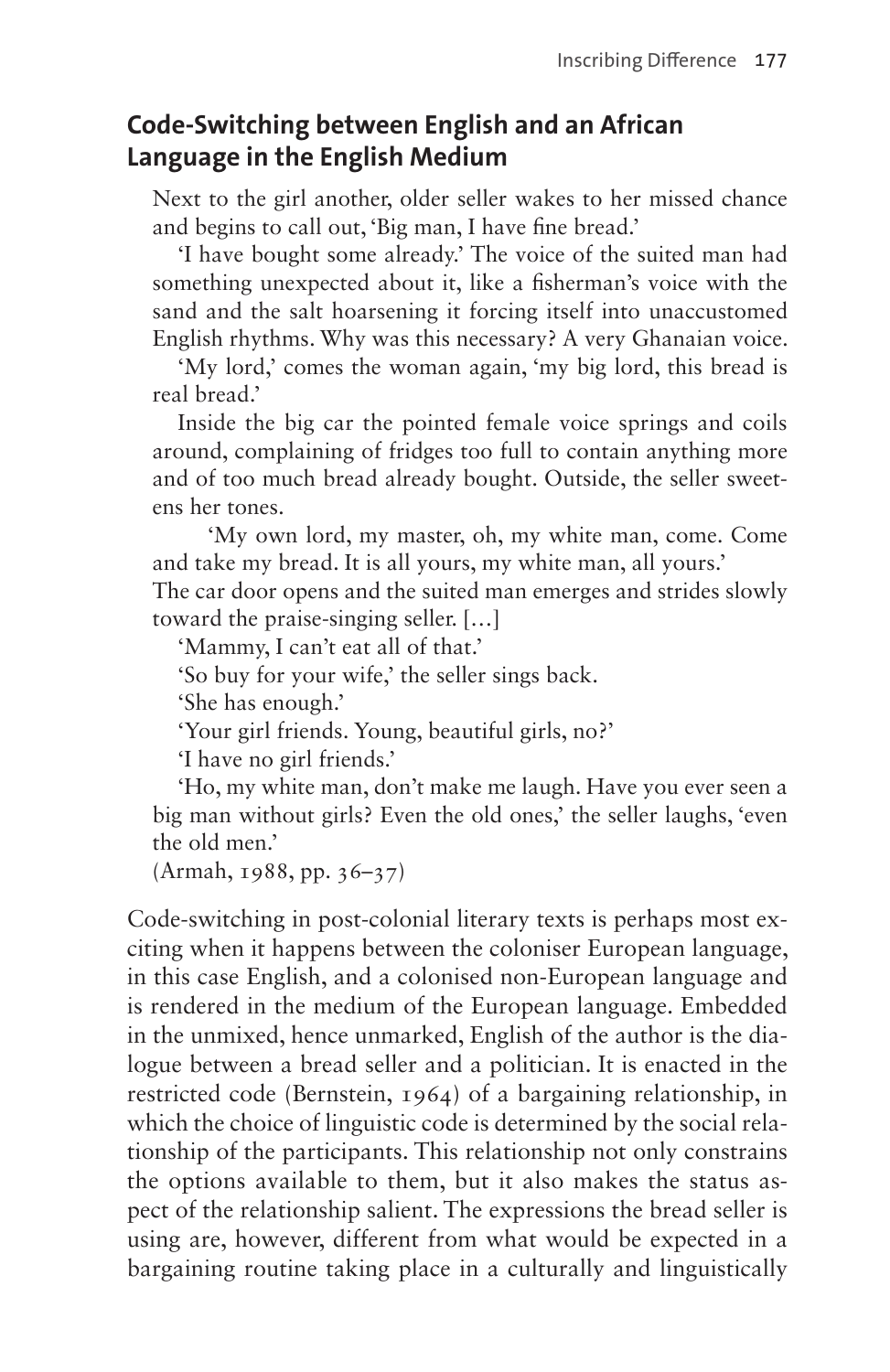Anglo-Saxon context and, therefore, reflect the writer's marked choice to signal difference. Zabus calls the transference of such indigenous speech and thought patterns relexification and defines it using Loreto Todd's formulation: "'the relexification of one's mother tongue, using English vocabulary but indigenous structures and rhythms' – best describes the process at work when the African language is simulated in the Europhone text… [It is] the making of a new register of communication out of an alien lexicon" (Zabus, 2007, p. 112). Although it is related to notions of "transposition," "paraphrase," "translation," "transliteration," "transference" and "transmutation," it differs both from translation and auto-translation in that these take place between two texts – the original and the translated version – whereas relexification is characterised by the absence of an original. Relexification takes place between two languages within the same text. It is also defined in terms of power relationships:

Although these two languages [the European language and the African language] are unrelated, they interact as dominant vs. dominated languages or elaborated vs. restricted codes, as they did and still do to some extent in West Africa where the European language is the official language and the medium of prestige and power. As it hosts such warring tendencies, relexification is a strategy *in potentia* which transcends the merely methodological. On the methodological level, it stems from a need to solve an immediate artistic problem: that of rendering African concepts, thoughtpatterns and linguistic features in the European language. On the strategic level, relexification seeks to subvert the linguistically codified, to decolonize the language of early, colonial literature and to affirm a revised, non-atavistic orality via the imposed medium (Zabus, 2007, pp. 118–119).

The method of relexification, by virtue of conveying specific African thought and linguistic patterns, anchors a character firmly in a specific ethnicity. The use of English to convey this ethni-city may, however, conceal from the Western reader,<sup>[4](#page-9-0)</sup> who is not acquainted with the cultural and social relationships depicted, that

<span id="page-9-0"></span><sup>4</sup> "Western reader/readers" is understood in this work to refer to a reader/ readers who inhabit the Western world and share its essentially Judeo-Christian cultural heritage. In my 2003 study, the Western readers came from Belgium, Britain, Canada, Greece, Russia and the US. They were all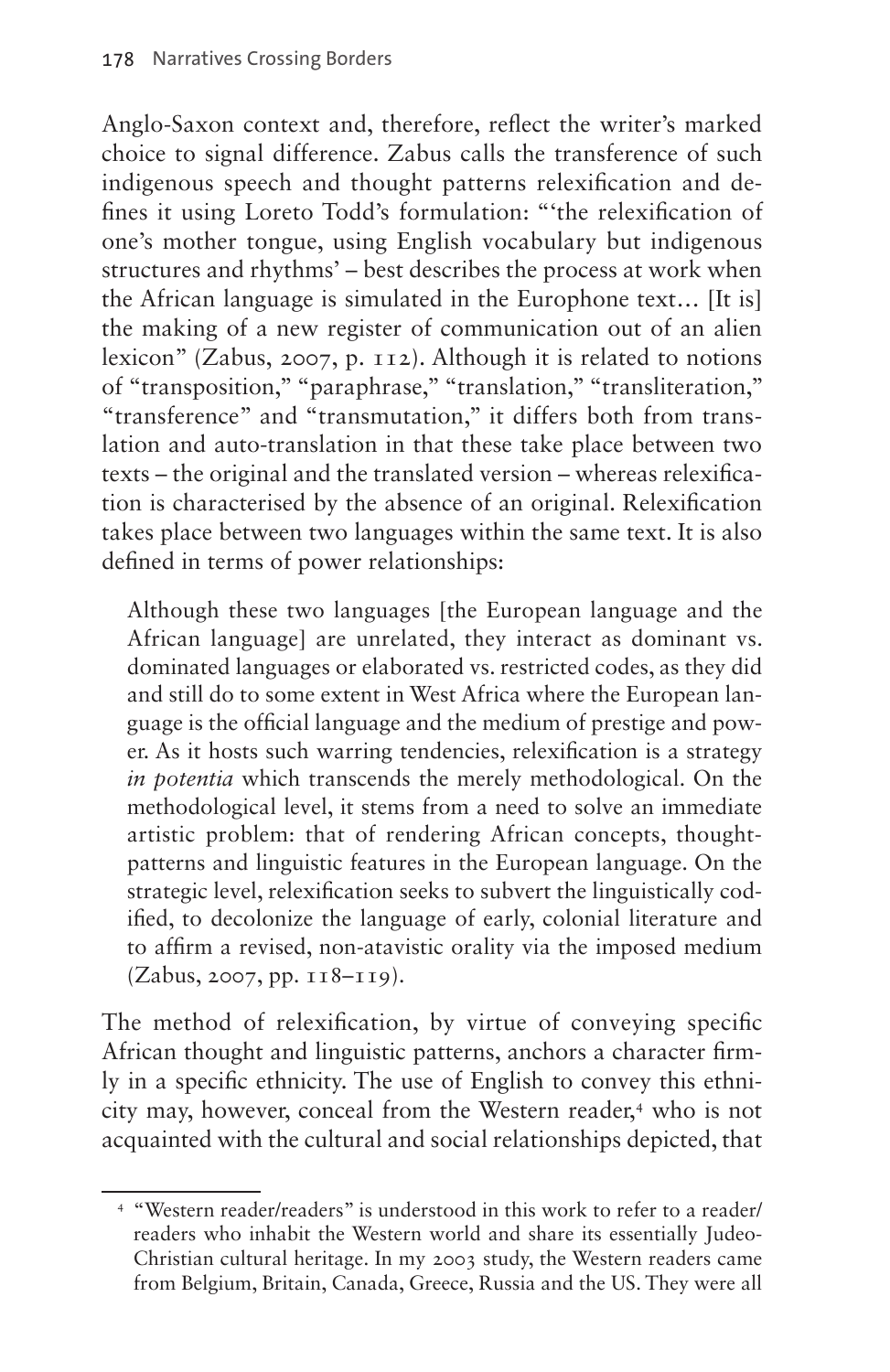the bread seller in the above dialogue is not speaking English – as was the case with a group of Western, specifically British, literature students I analysed this dialogue with. This highlights the fact that the lack of cultural knowledge may prevent the Western reader from noticing the difference the African writer intends to install when relexifying African language expressions into English.

# **Authorial Intervention**

The reader of African literature – and, by the same token, the reader of other post-colonial literatures – is involved in a double guessing game: the interpretation of literary texts within which there is the interpretation of culture-specific concepts expressed either in an African language or in English. In order to make his or her text linguistically accessible to the reader, the writer may choose to employ various methods of authorial assistance such as cushioning, contextualisation, ethnographic explanation and providing a glossary.

*Cushioning* is an authorial strategy whereby African-language words or phrases describing culturally bound concepts, objects and occurrences in a literary text are juxtaposed with their English equivalents to provide immediate explanation or clarification. It aims at "naming and identifying the – metonymic – gap between mother tongue and other tongue without necessarily bridging it" (Zabus, 2007, p. 7) as the short English tag may neither accurately convey the meaning of the African word nor fully encompass its cultural significance:

I see my uncle among people who are dancing … Their movements are virile as they jump up and down, each man only covered by a small cloth as he would borrow from his wife or sister, tied around his waist over his shorts, leaving the torso bare. The drums and the *adawuro* (gong-gongs) are more intense in their rhythmic beating than I have ever heard them before … (Duodu, *The Gab Boys*, 1969, p. 51)

I bought her a bottle as well as some of the shampoo soap which makes the hair longer. When she used the soap, her hair turned violet and everybody laughed at her and said her hair looked like *mmefe* – palm nut husks. (Duodu, *The Gab Boys*, 1969, p. 99)

bilingual or polyglot, and at the time of the study, none of them had been to Sub-Saharan Africa.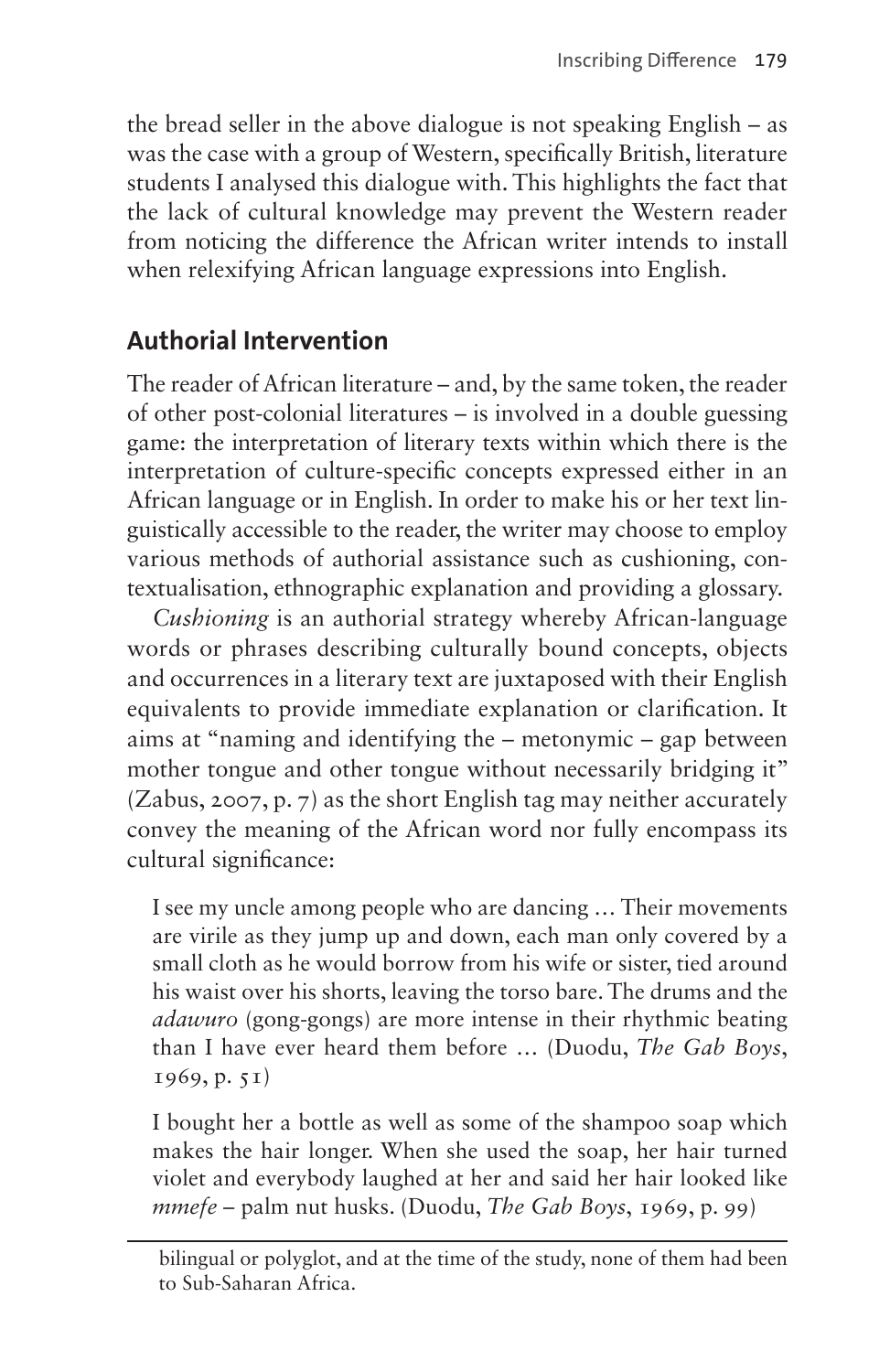*Contextualisation* is another authorial intervention whereby African-language words or phrases describing culturally bound concepts, objects and occurrences are embedded in an immediate context which provides clues as to their meaning, or sometimes in a dialogue, with the aim of letting the characters explain their meaning. The reader is involved in a guessing game and is expected to infer the meaning from the context. Similarly to cushioning, contextualisation identifies the gap between mother tongue and other tongue, but it does not necessarily bridge it:

Once when the man was traveling to Cape Coast three different policemen had stopped the little bus and asked the driver for his quarter license. The driver had not bought it yet, and each policeman had said to him, in front of everybody, 'Even *kola* gives pleasure in the chewing.' In each case the driver had smiled and given the law twenty-five pesewas, and the law was satisfied. There was only one way. (Armah, *The Beautyful Ones Are Not Yet Born*, 1988, p. 95)

The *ethnographic explanation* of African-language words referring to culture-specific objects and concepts in the Englishlanguage literary text is considered by Zabus (2007, pp. 8, 176) to be the ancestor of contextualisation. The reason behind such a rather intrusive authorial device is the need African writers feel to explain African culture to a Western readership and to correct previous misrepresentations of African culture:

He, on the other hand, was sitting on his *bampa*. This was what some people slept on. It was part of the floor specially raised for sleeping. A reed quilt covered with plantain thrash and rags served as a mattress. (K. Aidoo, *Of Men and Ghost*s, 1991, p. 57)

Providing a *glossary* either as footnotes or at the end of a book is the least frequently used assistance to readers. Very often it is not an authorial but an editorial intervention which the writer may have little control over. While cushioning, contextualisation and the ethnographic explanation are textual strategies that leave no choice for the readers to avoid them, a glossary is an extra-textual device giving the readers the freedom to use it when and only if they want to.

The research I conducted (Egri Ku-Mesu, 2003) on 20 volumes – novels and short stories – of Ghanaian fiction has shown that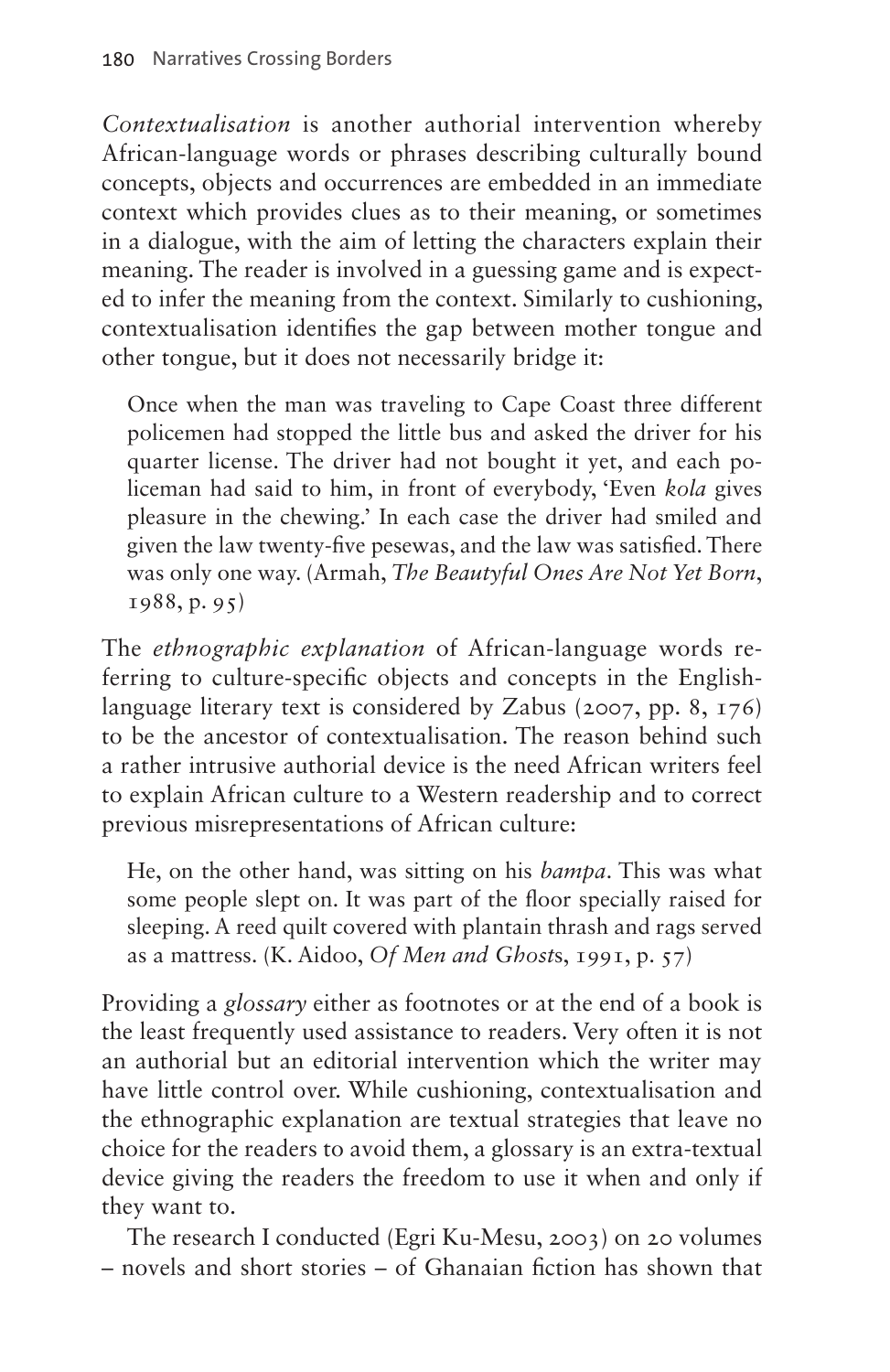these authorial strategies and the usually editorial device of inserting a glossary all have some benefits for some of the readers in different reader groups – the Ghanaian, non-Ghanaian African and the Western. Eventually, however, none of them proves to be efficient because they all try to cater for the needs of a mixed, ill-defined readership.

#### **The Metonymic Gap and its Consequences**

In their seminal work, *The Empire Writes Back*, Ashcroft et al. (1989, p. 72) identify code-switching between two or more codes in post-colonial literary texts as "the most common method of inscribing alterity." Ashcroft (2001) further develops the idea of installing cultural distinctiveness in the text and posits that, together with a wide range of other linguistic devices (e.g. neologisms, ethno-rhythmic prose), the use of code-switching – whether between the variants of the same language or between languages – has a metonymic function to inscribe cultural difference. According to him, language variance in the English text creates a metonymic gap, which is

that cultural gap formed when appropriations of a colonial language insert unglossed words, phrases or passages from a first language, or concepts, allusions or references which may be unknown to the reader. Such words become synecdochic of the writer's culture – the part that stands for the whole – rather than representations of the world, as the colonial language might. Thus the inserted language 'stands for' the colonized culture in a metonymic way, and its very resistance to interpretation constructs a 'gap' between the writer's culture and the colonial culture. The local writer is thus able to represent his or her world to the colonizer (and others) in the metropolitan language, and at the same time, to signal and emphasize a difference from it (Ashcroft, 2001, p. 75).

Indeed, when I asked the group of Western readers in my study to explain the meaning of African-language words for which no authorial assistance is provided in the text (Egri Ku-Mesu, 2003), the data gathered provided evidence which supports Ashcroft's claims. These Western readers' inability to understand untranslated/unglossed words, or their uncertainty about being able to infer the meaning of these words from the context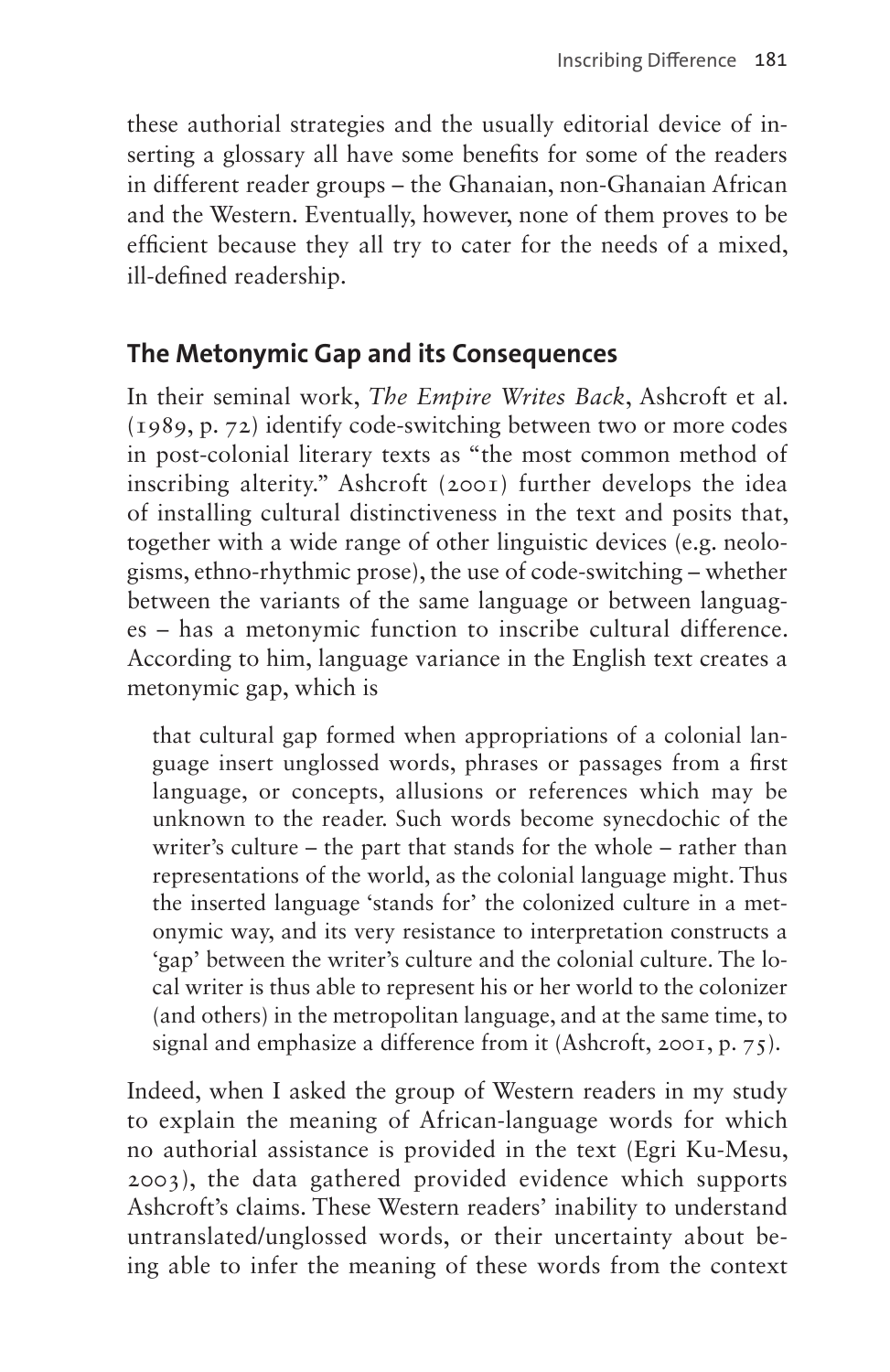confirms the cultural distance between them and the writer: they live in a different world with different experience, traditions, habit, understanding and expectation. Applying Sperber and Wilson's (1995) relevance theoretical framework, the set of facts the writer has in his cognitive environment is not manifest to these Western readers – they do not share the writer's cognitive environment either mutually or partially. The explanations they provide, none of which is consistent with the writer's intended meaning, confirm that in the inferential process Western readers rely, as all readers would do, on *their* cognitive environment – a cognitive environment from which the writer's physical, social, cultural and linguistic reality is absent. As the set of assumptions manifest to them is different from that of the writer's, they do not have encyclopaedic schemata, for example, about African deities, Ghanaian means of transport or the people associated with them. They may have some marginal, but by no means specific, knowledge of the "kind of thing," which is evidenced by explanations that come closest to the intended meaning (e.g. "a kind of taxi driver," "taxi drivers" for *aplankey* – bus conductor). The fact that drawing on assumptions in their cognitive environment cannot lead them to fully correct explanations confirms their cultural difference and distance from the writer. This distance and difference locate them on the other side of the metonymic gap, as shown in [Figure 1](#page-13-0) below.

While the concept of the metonymic gap is plausible, the suggestion that the inserted unexplained African language words resist interpretation seems to have less validity. On the one hand,



<span id="page-13-0"></span>**Figure 1:** The metonymic gap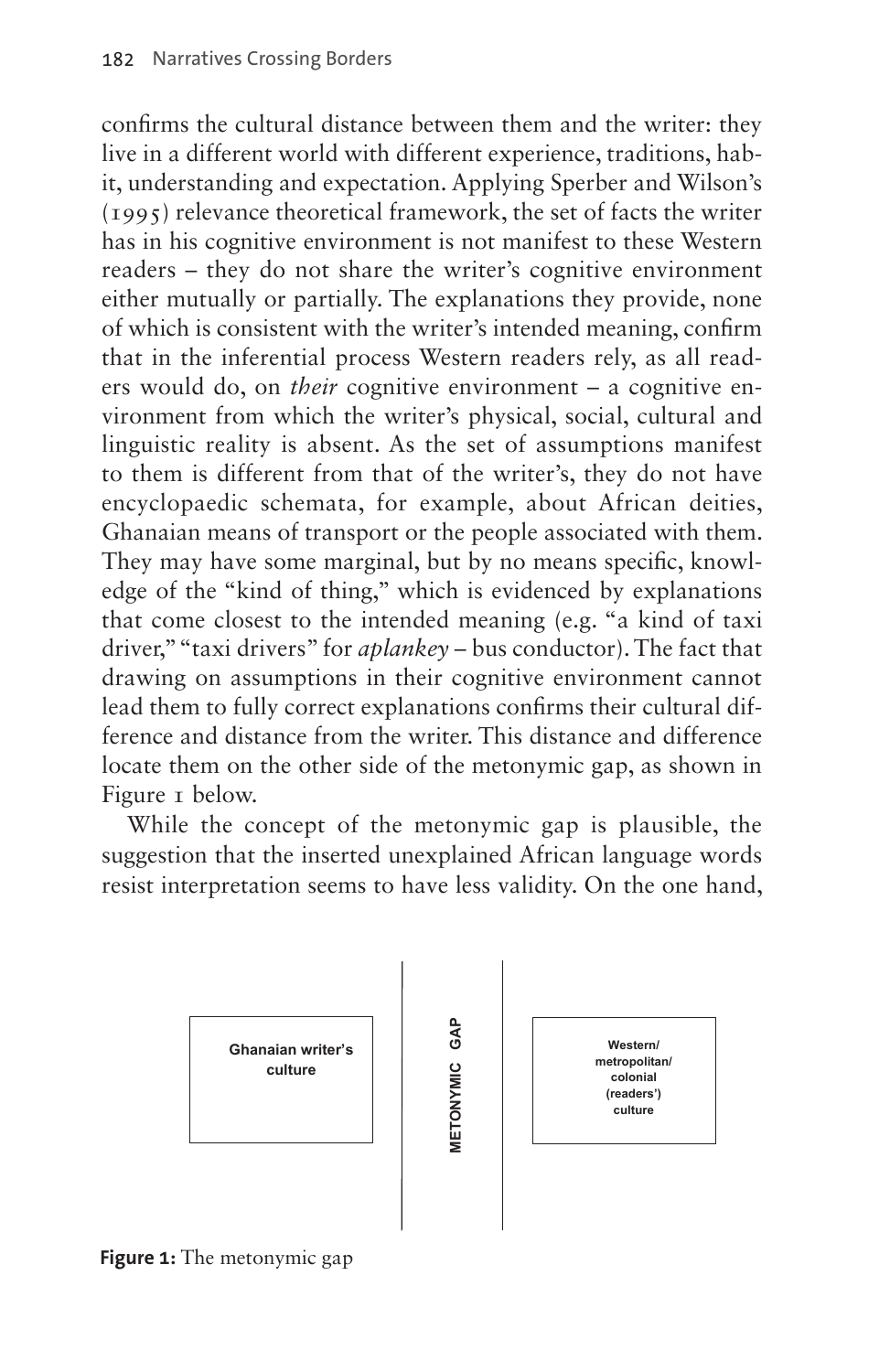such a point of view takes account only of a readership which excludes those who share the author's cultural and/or linguistic background, thereby tacitly agreeing that modern Englishlanguage African literature is, indeed, written for and read by a non-African audience. On the other hand, although the Western reader may find such words unintelligible and incomprehensible as defined by Enkvist (1991, pp.  $7-8$ ),<sup>5</sup> the very fact that she recognises them as synecdochic of the writer's culture and as signals of an intricate linguistic reality proves that she is able to build a text world around them in which they make some kind of sense, albeit not necessarily literal sense.

Further investigation of a Ghanaian and non-Ghanaian African readership reveals a complexity that Ashcroft's original concept does not account for. In my study (Egri Ku-Mesu, 2003), Ghana is identified both as a multitude of ethnic groups and also as a supra-ethnic national entity, and the Ghanaian readers in my survey come from seven ethnic groups and are bi-, trilingual or polyglots. Relative to each individual writer's background, there are readers who share the writer's physical, cultural and linguistic environment – they share a cognitive environment, which implies that they are capable of making the same assumptions. Readers who do not belong to the writer's ethnic group do not share a mutual cognitive environment with the writer. However, because of similarities of their physical environment, overlaps in culture and their linguistic knowledge, the cognitive environments of these readers can still intersect with that of the writer, i.e. they will share sets of facts that are manifest to them all.

<span id="page-14-0"></span><sup>&</sup>lt;sup>5</sup> According to Enkvist (1991, pp. 7–8),

 <sup>&</sup>quot;a piece of text is intelligible to those who can recognize in it phonological, lexical and syntactic structures. Intelligibility thus presupposes pattern recognition, the correct perception of structures. A text is comprehensible to those who can assign to it a definite meaning, a semantic structure. And a text is interpretable to those who can build around that text a scenario, a text world, a set of states of affairs, in which that text makes sense. […] Intelligibility is thus the syntactic component of interpretability (which includes phonology, lexis, and syntax); comprehensibility is its semantic component including syntax plus semantics; and interpretability its pragmatic totality involving pragmatics as well as semantics and syntax."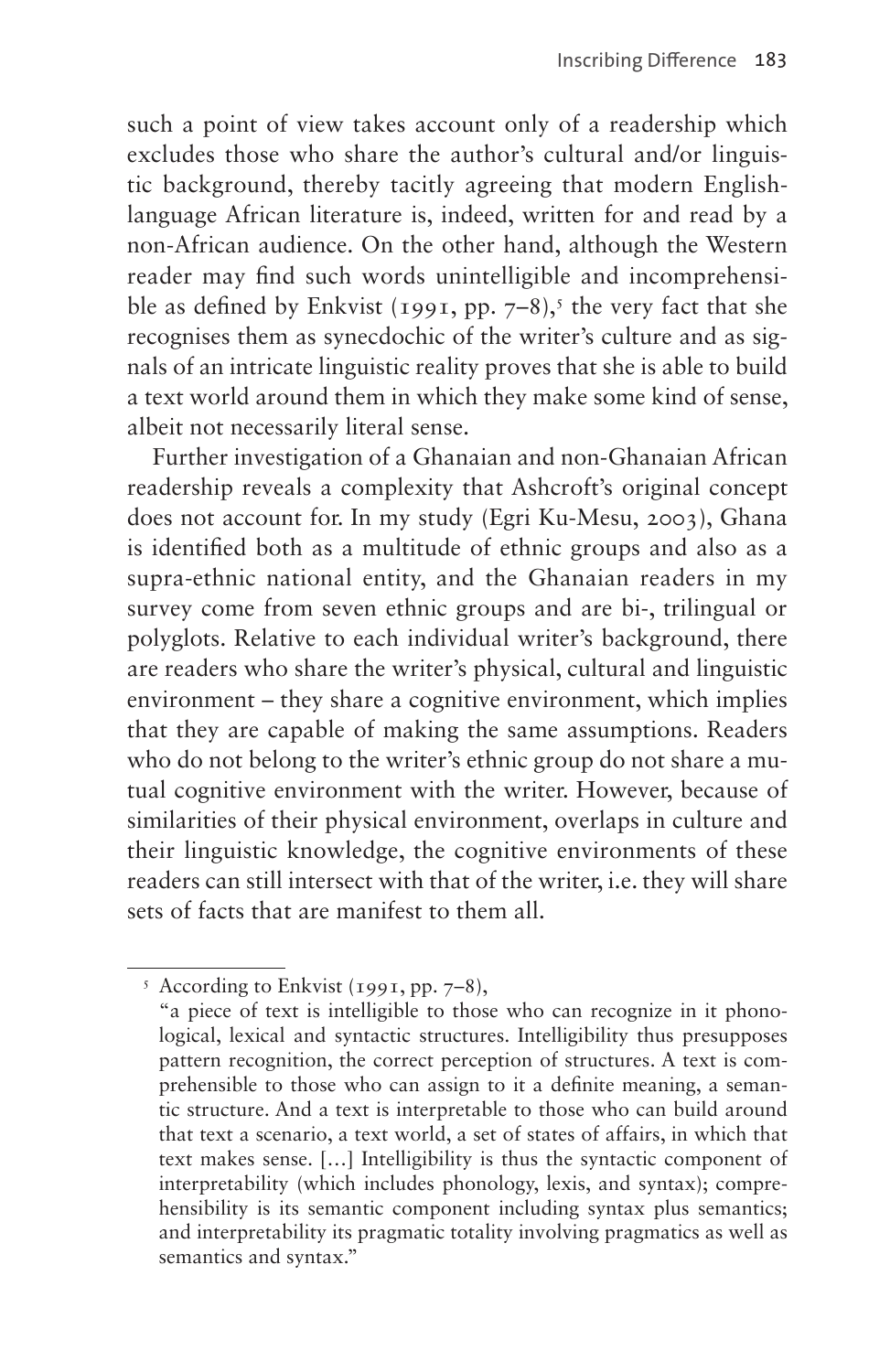Indeed, my research findings confirm that there exists a multi-tiered distribution of Ghanaian readers. At the supra-ethnic national level, they all share cultural and linguistic experience with the writer(s) and each other. This is the level which embraces them all and situates them on one side of the metonymic gap – the writer's. At the level of ethnic groups, subdivisions occur according to cultural and linguistic proximity to the writer. There are readers who are both culturally and linguistically distant – they share experience with the writer at the supra-ethnic national level. Readers who know the writer's language but are not fully conversant, or not familiar at all, with his culture are able to share in the writer's experience to the extent their linguistic and encyclopaedic knowledge allows. This highlights the overriding importance of cultural knowledge in communication between different ethnic groups even within the same national boundaries. Full appreciation of the writer's meanings is shown only by those readers who share both the writer's cultural and linguistic experience. [Figure 2](#page-15-0) below illustrates this complex situation.

By virtue of sharing a common African heritage (see Note 1), it is reasonable to expect that the non-Ghanaian African reader would exhibit some affinity, if not with the Ghanaian writer's linguistic experience, at least with his cultural experience. Like the Ghanaian reader group, the non-Ghanaian African readers are all polyglot, although none of them speaks either Akan, Ga



<span id="page-15-0"></span>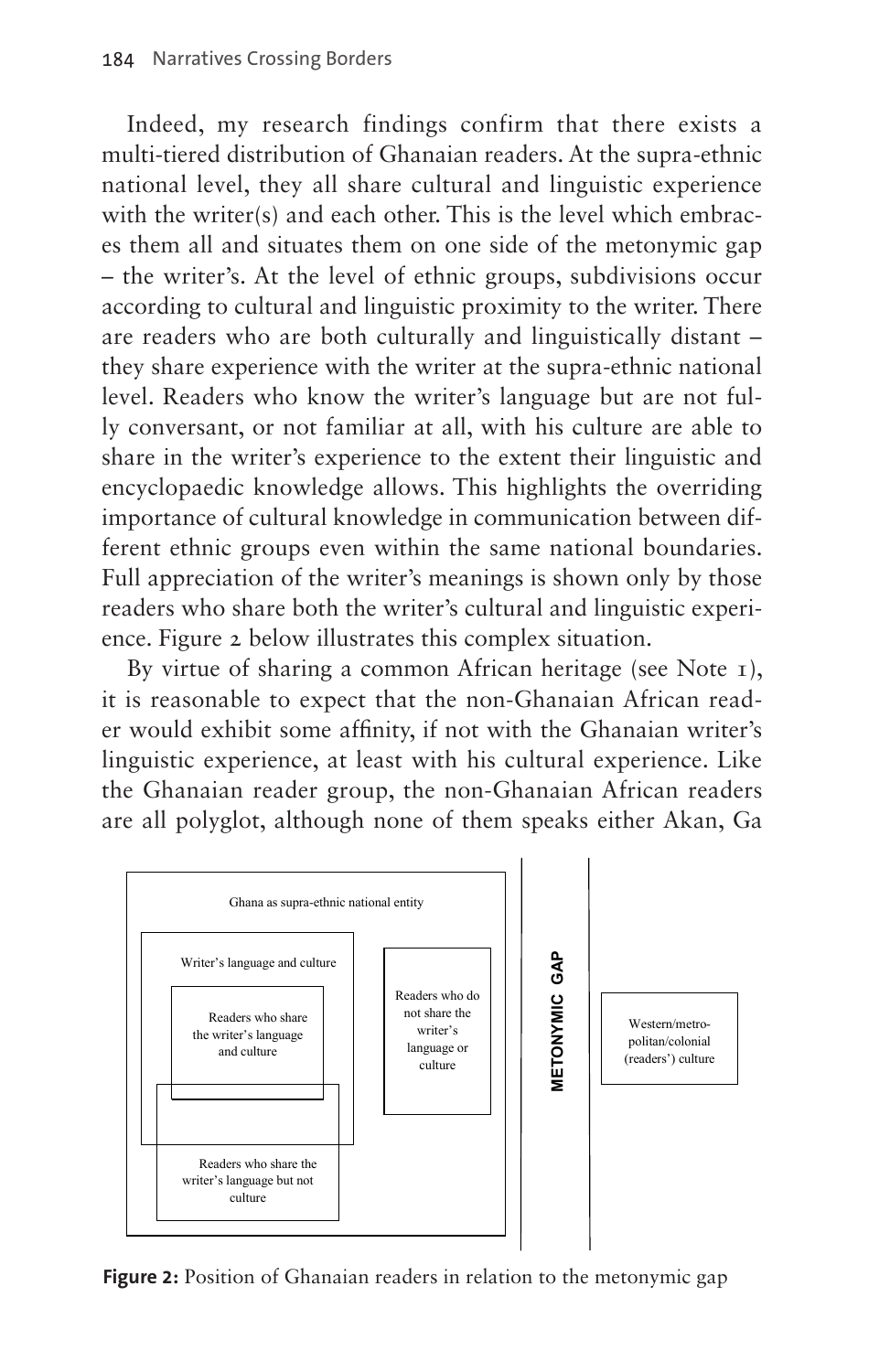or Pidgin, or any other indigenous Ghanaian language. Although the smallest reader group in my study, its members represent East, South, Central and West Africa – they come from six ethnic groups which are distant from the writers'. While it is obvious that these readers cannot share a fully mutual cognitive environment with the Ghanaian writer(s), the similarities of their physical environment and overlaps between their cultures make it possible for them to have some sets of facts that are manifest to them all, with regard to which they are able to make the same assumptions as the writer(s).

My findings provide evidence that, for the non-Ghanaian African readers, the lack of linguistic knowledge may well be a barrier to activating and accessing cultural knowledge. At the same time, similarly to those Ghanaian readers who share neither the writer's cultural nor her linguistic background, when working out the meaning of the untranslated/unglossed words, the non-Ghanaian African readers rely not so much on the context as on their existing cultural knowledge. Information in the texts triggers off these readers' schemata in their encyclopaedic memory about such concepts, for example, as deities, vehicles used for transporting people and their crew, which get filled in with their assumptions based on their knowledge of their own culture and on their knowledge of other African cultures. The fact that non-Ghanaian African readers are able to provide either good approximations of the intended meaning or they indeed provide the intended meaning of the untranslated/unglossed words is evidence that their cognitive environment contains assumptions about the writer's physical and social reality, i.e. they share cultural knowledge with the writer and they are capable of making the same assumptions as the writer. That this cultural knowledge is accessed by the members of the non-Ghanaian African reader group who represent a wide ethnic and regional variety testifies to such cultural knowledge being supra-ethnic, supranational, pan-African in nature. As [Figure 3](#page-17-0) shows, this cultural knowledge places the non-Ghanaian African reader on the same side of the metonymic gap as the writer.

Such a picture clearly shows that the metonymic gap is not a simple bi-polar concept between coloniser and colonised culture but a multi-layered entity where the readers' position in relation to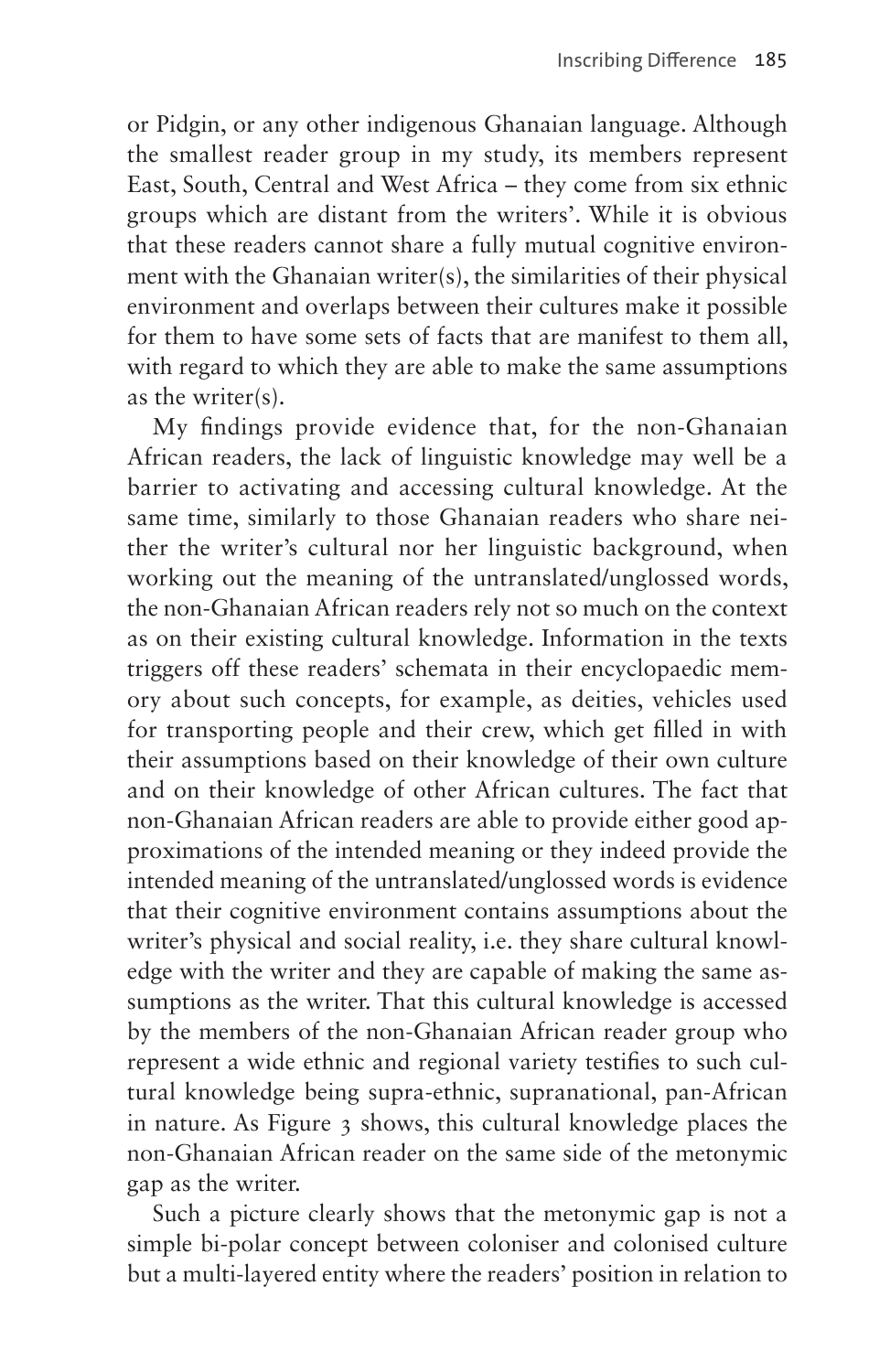

<span id="page-17-0"></span>**Figure 3:** Position of non-Ghanaian African readers in relation to the metonymic gap

the gap is indicative of their ability to interpret the untranslated/ unexplained words.

Leaving these words without any authorial assistance to the reader, the writer makes it manifest that she concedes "the importance of *meanability*, the importance of a situation in which meaning can occur" (Ashcroft, 2001, p. 76; italics as in original) and opts for the inscription of difference, distance and the absence of writer and metropolitan reader from each other as a result of them being located in different cultures. The readers' position in relation to the gap thus created is indicative of their ability to interpret these untranslated/unexplained words. For the majority of the Western readers in my study who may be able to cross the metonymic gap partially, these words do remain symbols of the writer's difference of experience, while the Ghanaian and other African readers can access their culture-bound meaning fully or to varying degrees depending on the similarity of their cultural experience to the writer's. Whether the reader understands these words or not is not crucial for the understanding of the story – if it were, there would probably be an authorial strategy present in the text to assist the reader. Such words become synecdoches for the writer's culture. Their function is to signal cultural difference and to contribute to the creation of the Africanness of the text.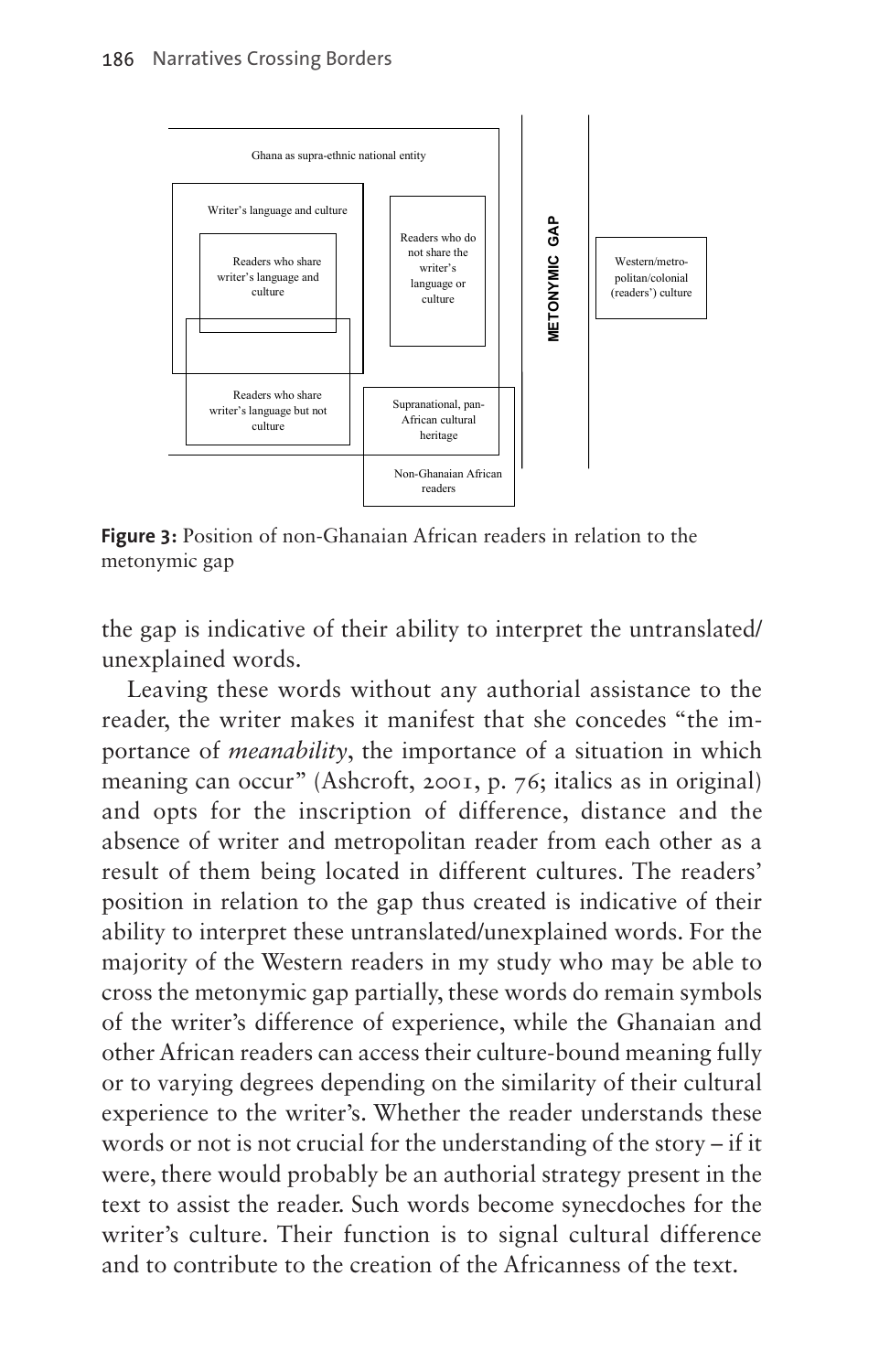#### **References**

- Abiola Irele, F. (2009). *The Cambridge Companion to the African Novel*. Cambridge: Cambridge University Press.
- Achebe, C. (1974). "Thoughts on the African Novel," *Dalhousie Review*, 53(4), pp. 631–637.
- Agheyeshi, R. N. (1984). "Linguistic Implications of the Changing Role of Nigerian Pidgin English," *English World-Wide*, 5(2), pp. 211–233.
- Agovi, K. (1989). *A Wind from the North and Other Stories*. Tema: Ghana Publishing Corporation.
- Ahulu, S. T. (1992). *English in Ghana*. PhD. University of Cambridge.
- Aidoo, A. A. (1970). "A Gift from Somewhere," in Aidoo, A. A. *No Sweetness here*. Harlow: Longman, pp. 75–86.
- Armah, A. K. (1988). *The Beautyful Ones Are Not Yet Born*. Oxford: Heinemann.
- Ashcroft, B. (2001). *Post-Colonial Transformation*. London: Routledge.
- Ashcroft, B., Griffiths, G. and Tiffin, H. (1989). *The Empire Writes Back: Theory and Practice in Post-Colonial Literatures*. London: Routledge.
- Bernstein, B. (1964). "Elaborated and Restricted Codes: Their Social Origins and Some Consequences," *American Anthropologist*, 66(6) Part 2, pp. 55–69.
- Booker, M. K. (1998). *The African Novel in English: An Introduction*. Portsmouth, NH: Heinemann; Oxford: James Currey.
- Egri Ku-Mesu, Katalin (2003). *Cultural Reference in Modern Ghanaian English-Language Fiction: Ways of Encoding, Authorial Strategies and Reader Interpretation*. PhD. University of Edinburgh.
- Enkvist, N. E. (1991). "On the Interpretability of Texts in General and of Literary Texts in Particular," in Sell, R. D. (ed.) *Literary Pragmatics*. London/New York: Routledge, pp. 1–25.
- Kachru, B. B. (1982). "Meaning in Deviation: Toward Understanding Non-Native English Texts," in Kachru, B. B. (ed.) *The Other Tongue: English Across Cultures*. Urbana and Chicago: University of Illinois Press, pp. 325–350.